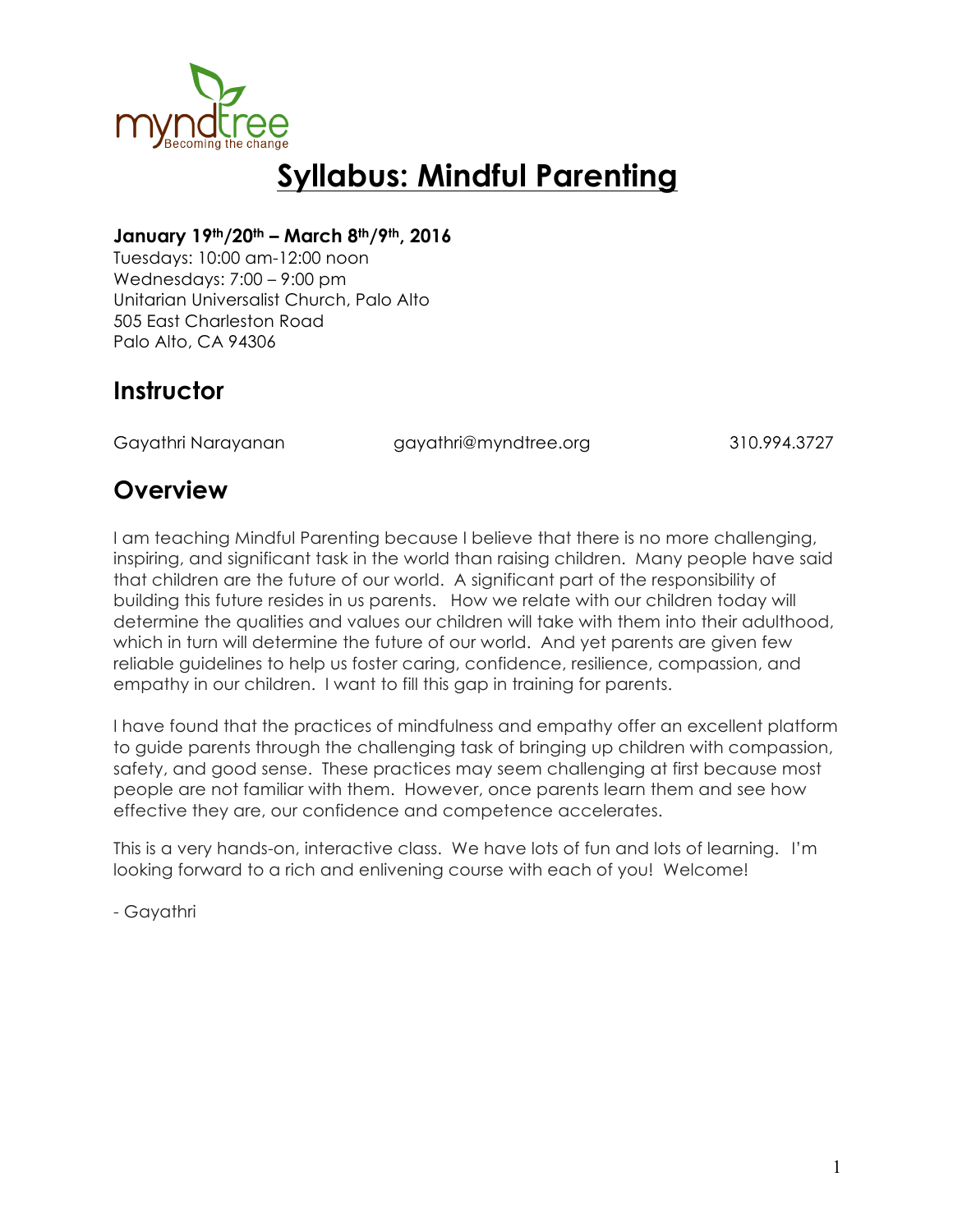

## **Class Themes**

#### **Week 1: January 19th/20th, 2016 Introductions, Introduction to Mindful Parenting**

Offers the opportunity for parents to clarify their personal intentions for coming to the parenting class and to begin to learn about mindful parenting. Parents start to get to know each other, the instructor, and the culture of the class.

#### **Week 2: January 26th/27th, 2016 Presence, Empathy**

Parents learn to tune into their own quality of presence in relationship and interaction. They learn to see how presence is key to every successful relationship. We will introduce the concept and practice of empathy.

#### **Week 3: February 2nd/3rd, 2016 Observations, Brain Development**

We focus on building observation skills. Most people, when they are "triggered" forget to carefully observe what is happening around them. We will learn how to practice this essential skill. We will also outline some key concepts of brain development.

#### **Week 4: February 9th/10th, 2016 Feelings, Child Development**

Feelings are a form of energy running through us. We learn to identify these feelings and how to express them without judgment. We learn to make the crucial distinction between thoughts and feelings. We will cover the importance of understanding a child's stage of development.

#### **Week 5: February 16th/17th, 2016 Needs, Connecting Communication, Building Emotional Literacy**

We connect feelings with needs. Needs are universal values or desires. We learn what they are and how to use them to connect with and understand our children and ourselves. We will explore building emotional literacy in children through the tools of connecting communication.